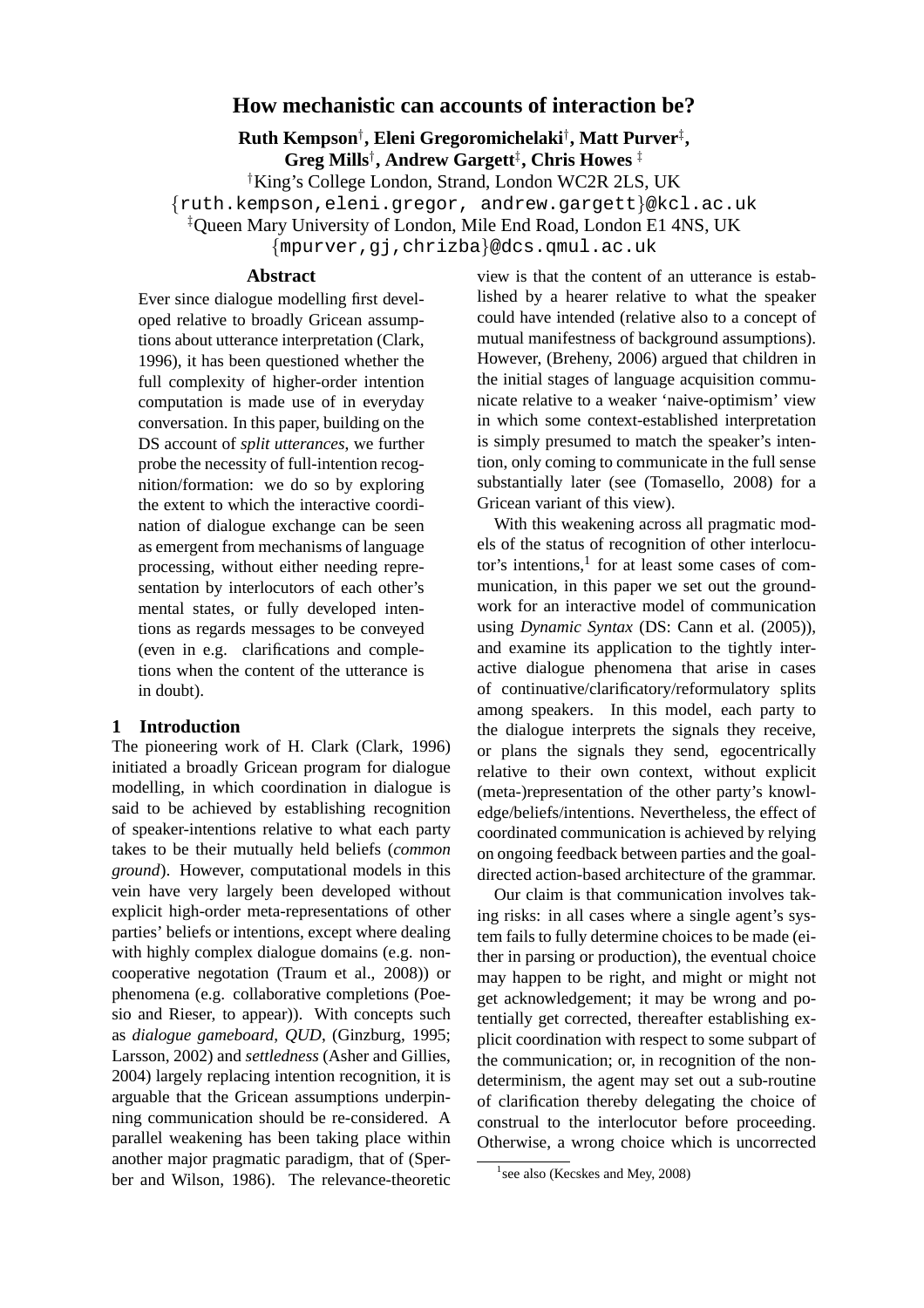might threaten the viability of the exchange. Success in communication thus involves clarification/correction/extension/reformulation etc ("repair strategies") as essential subparts of the exchange. When modelled non-incrementally, such strategies might lead to the impression of nonmonotonic repair and the need to revise established context. But pursued incrementally within a goal-directed architecture, these do not constitute communication breakdown and repair, but the normal mechanism of hypothesised update, context selection, and confirmation. By building on the assumption that successful communication may crucially involve subtasks of repair (see also (Ginzburg, forthcmg)), the mechanisms for informational update that underpin interaction can be defined without any reliance on (meta-) representing contents of the interlocutors' mental states.

### **2 Split Utterances**

Switching of roles between speaking and hearing, across and within sentential structures, is characteristic of dialogue. People show a surprising facility to switch between speaker and hearer roles even mid-utterance:

- (1) Daughter: Oh here dad, a good way to get those corners out Dad: is to stick yer finger inside. Daughter: well, that's one way. [from Lerner (1991)]
- (2) A: They X-rayed me, and took a urine sample, took a blood sample. Er, the doctor B: Chorlton?

A: Chorlton, mhm, he examined me, erm, he, he said now they were on about a slight [shadow] on my heart. [BNC: KPY 1005-1008]

(3) A: Are you left or B: Right-handed.

The challenge of modelling such phenomena has recently been taken up by (Poesio and Rieser, to appear) (*P&R* henceforth) for German, defining a admirably fine-grained neo-Gricean model of dialogue interactivity that builds on an LTAG grammar base. Their primary aim is to model *completions*, as in (1) and (3), with take-over by the hearer because the remainder of the utterance is taken to be understood or inferrable from mutual knowledge. Their account hinges on two main areas: the assumption of recognition of interlocutors' intentions according to shared joint plans, and the use of incremental grammatical processing based on LTAG. However, their account relies on the assumption of a string-based level of syntactic analysis, for it is this which provides the topdown, predictive element allowing the incremental integration of such continuations. The question we address here is whether the more parsimonious DS model, dispensing with an autonomous stringbased syntax, can provide the required *predictivity* (for this psycholinguistic notion, see Sturt and Crocker (1996)); and indeed, besides its greater economy in representational levels, such a model seems better suited to capturing such phenomena since there are cases which show that such splits do NOT involve interlocutors intending to say the same string of words/sentence:

(4) with smoke coming from the kitchen:

A: Have you burnt the B buns. Very thoroughly.

A: But did you B: burn myself? No. Luckily.

The explanation for B's continuation in the fourth turn of (4) cannot be string-based as then *myself* would not be locally bound (its antecedent is *you*). Moreover, in LTAG, words are defined in terms of syntactic/semantic pairings, relative to a given head, with adjuncts as a means of splitting these. However, as (1)-(4) indicate, utterance take-over can take place at any point in a sequence of words with or without a head having occurred prior to the split. Many split utterances are not joint sentential constructions; and, they couldn't be because, as (2)-(4) show, even the function of the utterance can alter in the switch of roles, with fragments playing multiple roles at the same time (in (3): question/completion/acknowledgment/answer). If the grammar necessarily induces fine-grained speech act representations such multifunctionality cannot be captured except as a case of ambiguity or by positing hidden constituent reconstruction.

The setting for the P&R analysis is one in which participants are assigned a collaborative task with a specific joint goal, so joint intentionality is fixed in advance and hence anticipatory computation of interlocutor's intentions can be defined. However, (Mills and Gregoromichelaki, in prep) argue that, even in such task-specific situations, joint intentionality is not guaranteed but rather has to evolve as a result of routinisation. In accordance with this, as (1) shows, in ordinary conversation, there is no guarantee that there is a plan genuinely shared, or that the way the shared utterance evolves is what either party had in mind to say at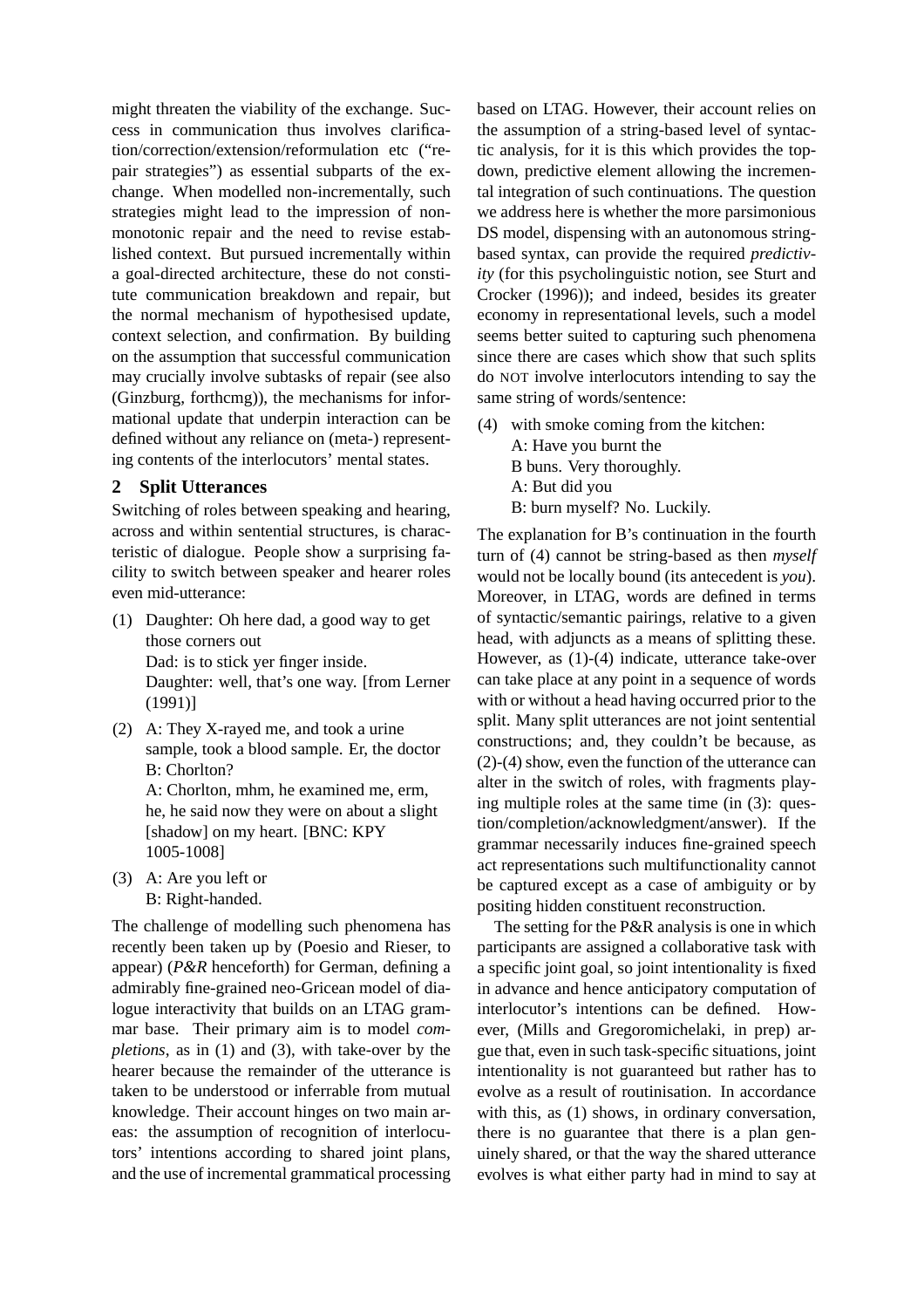the outset, indeed obviously not, as otherwise such exchanges would appear otiose. Instead utterances are shaped incrementally and "opportunistically" according to feedback by the interlocutor (Clark, 1996). And, as in (2), clarification can occur well before the completion of the utterance, which then absorbs both contributions. Grammatical integration of such joint contributions must therefore be flexible enough to allow such switches, with fragment resolutions occurring incrementally before computation of intentions at the pragmatic level is even possible.

The P&R account marks a significant advance in the analysis of such phenomena as it employs a dynamic view of the grammar in their analysis. But, as we saw above, the phenomenon is more general than just *completions/extensions*, the primary target of the P&R account. Nevertheless, given the observations above, dialogue exchanges involving incremental split utterances of any type are even harder to model adopting any other static grammatical framework. First of all, in such frameworks it is usually the sentence/proposition that is the unit of syntactic/semantic analysis, and, in the absence of an incremental/parsing perspective, elliptical phenomena/fragments are defined (following Dalrymple et al. (1991)) as associated with an abstraction operation over contextually provided propositional content to yield appropriate functors to apply to the fragment. But this problematically increases parsing uncertainty, since multiple options of appropriate "antecedents" for elliptical fragments become available (one for each available abstract). In consequence, to resolve such exploding ambiguities, the parsing mechanism has to appeal to general pragmatic mechanisms having to do with recognizing the speaker's intention in order to select a single appropriate interpretation. The conundrum that opens up is that intention recognition, on which all such successful contextual resolution will have to be based, is inapplicable in such sub-sentential split utterances, in all but the most task-specific domains. In principle, attribution to any party of recognition of the speaker's intention to convey some specific propositional content is unavailable until the appropriate propositional formula is established, so recognition of fully propositional intentions cannot be the basis on which incrementally established joint utterances are based. Moreover, from a generation point of view, relative to orthodox grammar-producer assumptions, the fact that speakers are interrupted, with (possibly unintended) continuations of their utterances being provided instead, means that the original speaker's plan to convey some full proposition will have to be abandoned mid-production, with some form of radical revision initiated in adopting the role of the parser. However, the seamlessness of such switches indicates no radical revision, and it is to be expected given the psycholinguistic evidence that speakers do not start articulating with fully formed propositional contents to convey already in mind (Levelt, 1989; Guhe, 2007).

Below we set out a model of parsing and production mechanisms that make it possible to show how, with speaker and hearer in principle using the same mechanisms for construal, equally incrementally applied, issues about interpretation choice and production decisions may be resolvable without reflections on the other party's mental state but solely on the basis of feedback. As we shall see, what connects our diverse examples, and indeed underpins the smooth shift in the joint endeavour of conversation, lies in incremental, context-dependent processing and tight coordination between parsing and generation, essential ingredients of the DS dialogue model (Cann et al.,  $2005$ ). Instead of data such as  $(1)-(4)$  being problematic for such an account, in fact, their extensive use illustrates the advantages of a DS account in its provision of restricted contextually salient structural frames within which fragment construal/generation take place. This results in effective narrowing down of the threatening multiplicity of interpretations by incrementally weeding out possibilities en route to some commonly shared understanding. Features like incrementality, predictivity/goal-directedness and contextdependent processing are, that is, built into the grammar architecture itself: each successive processing step relies on a grammatical apparatus which integrates lexical input with essential reference to the context in order to proceed. Such a view notably does not invoke high-level decisions about speaker/hearer intentions as part of the mechanism itself. That this is the right view to take is enhanced by the fact that, as all of (1)- (4) show, neither party in such role-exchanges can definitively know in advance what will emerge as the eventual joint proposition.

An additional puzzle for any commonground/intention-based views is that both speakers and hearers may elect not to make use of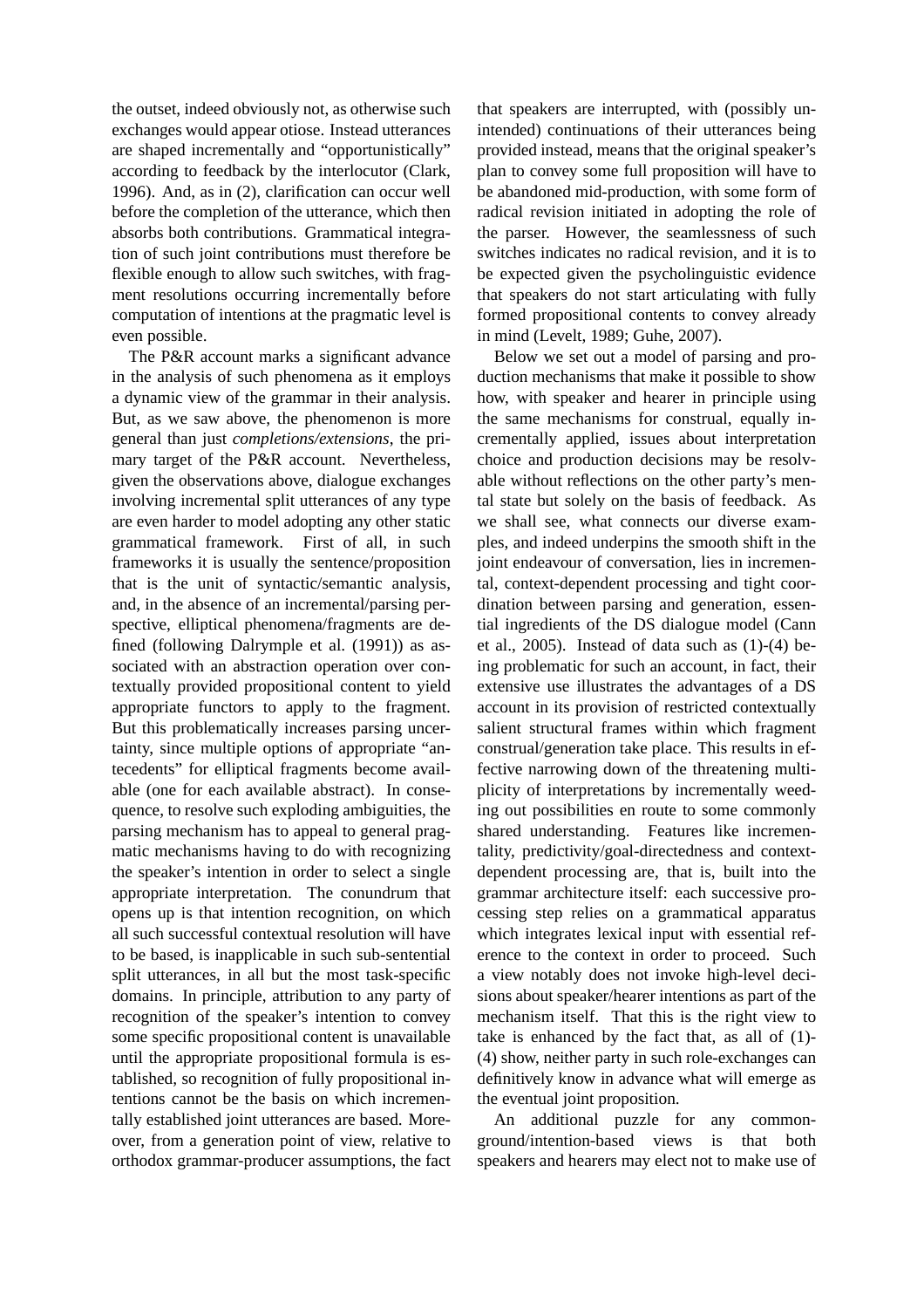what is well established shared knowledge. On the one hand, in selecting an interpretation, a hearer may fail to check against consistency with what they believe the speaker could have intended (as in (5) where B construes the fragment in flagrant contradiction to what she knows A knows):

(5) A: Why don't you have bean chili? B: Beef? You KNOW I'm a vegetarian [natural data]

On the other hand, speaker's choice of anaphoric expression, supposedly restricted to wellestablished shared knowledge, is commonly made in apparent neglect of their hearer:

(6) A having read out newspaper headline about Brown and Obama, upon reading next headline provides as follow-on: A: They've received 10,000 emails. B: Brown and Obama? A: No, the Camerons. [natural data]

Given this type of example, checking in parsing or producing utterances that information is jointly held by the dialogue participants - the perceived *common ground* - can't be a necessary condition on such activities. Hence it is not intrinsic to utterance interpretation in virtue of which conversational dialogue takes place. So we turn to Dynamic Syntax (DS) to explore possible forms of correlation between parsing and generation as they take place in dialogue without reliance on any such construct.

## **3 Incrementality in Dynamic Syntax**

DS is a procedure-oriented framework, involving incremental processing, i.e. strictly sequential, word-by-word interpretation of linguistic strings. The notion of incrementality in DS is closely related to another of its features, the *goal-directedness* of BOTH parsing and generation. At each stage of processing, *structural predictions* are triggered that could fulfill the goals compatible with the input, in an underspecified manner. For example, when a proper name like *Bob* is encountered sentence-initially in English, a semantic predicate node is predicted to follow  $(Ty(e \rightarrow t))$ , amongst other possibilities.

By way of rehearsing DS devices, let us look at some formal details with an example, *Bob saw Mary*. The 'complete' semantic representation tree resulting after full processing of this sentence is shown in Fig 1 below. A DS tree is binary and formally encoded with the tree logic *LOFT* (Blackburn and Meyer-Viol, 1994). It carries annotations at every node which represent semantic formulae with their type information (e.g.  $(Ty(x))$  based on a combination of the epsilon and lambda calculi:



Figure 1: A DS complete tree

Such complete trees are constructed, starting from a radically underspecified goal, the *axiom*, the leftmost minimal tree in the illustration provided by Fig 2. Going through *monotonic updates* of partial or *structurally underspecified* trees, complete trees are eventually constructed. Crucial for expressing the goal-directedness are *requirements*, i.e. unrealized but expected node/tree specifications, indicated by '?' in front of annotations. The axiom says that a proposition (of type  $t, Ty(t)$  is expected to be constructed. Furthermore, the *pointer* notated with  $\langle \rangle$  indicates the 'current' node in processing, namely the one to be processed next, and governs word order.

Updates are carried out by means of applying *actions* of two types. *Computational actions* govern general tree-constructional processes, such as moving the pointer, introducing and updating nodes, compiling interpretation for all nonterminal nodes. In Fig 2, the update of 1 to 2 is executed via computational actions expanding the axiom to the subject and predicate nodes, requiring the former to be processed next (given the position of the pointer). Construction of only weakly specified tree relations (*unfixed nodes*) can also be induced, characterized only as dominance by some current node, with subsequent update required. Individual lexical items also provide procedures for building structure in the form of *lexical actions*, inducing both nodes and annotations. In the update from 2 to 3, the set of lexical actions for the word *see* is applied, yielding the predicate subtree and its annotations. Unlike conventional bottom-up parsing, the DS model takes the parser/generator to entertain some predicted goal(s) (*requirements*) to be reached eventually at any stage of processing. Thus *partial trees*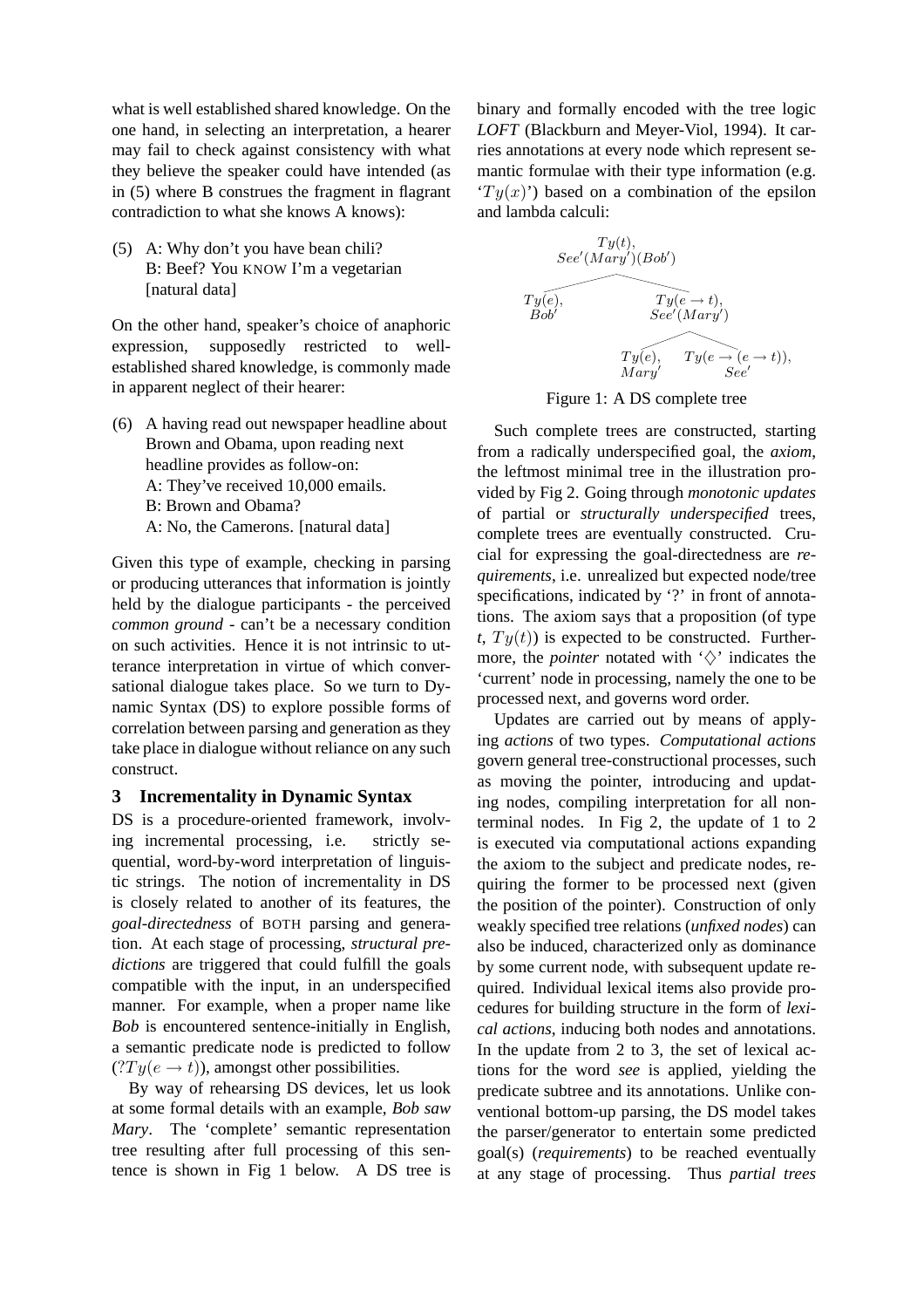

Figure 2: Monotonic tree growth in DS

grow incrementally, driven by procedures associated with particular words as they are encountered.

Individual DS trees consist of predicates and their arguments. Complex structures are obtained via a general tree-adjunction operation licensing the construction of LINK*ed* trees, pairs of trees where sharing of information occurs. The assumption in the construction of such LINKed structures is that at any arbitrary stage of development, some type-complete subtree may constitute the context for the subsequent parsing of the following string as an adjunct structure candidate for incorporation into the primary tree, hence the obligatory sharing of information in the resulting semantic representation.

Appositional structure, as in *A consultant, a friend of Jo's, left*, can then be established by defining a LINK transition as in Fig 3 from a node of type  $e$  in which a preliminary epsilon term<sup>2</sup> has been constructed (with all terminal nodes decorated but nonterminals not fully compiled) onto a LINKed tree introduced with a requirement to develop a term using that very same variable. A twinned evaluation rule then combines the restrictors of two such paired terms to yield a composite term (unlike the P&R account, this does not involve ambiguity of the head NP according to whether a second or subsequent NP follows). The fact that the first term has not been completed is no more than the term-analogue of the delaying tactic made available by expletive pronouns, extraposition etc, whereby a parse can proceed from some type specification of a node but without completing (*evaluating*) its formula. This strategy allows term modification when the pointer returns from its sister node immediately prior to compiling the decorations of its mother (as in *A man has won, someone you know*). Should this sequence of transitions be adopted by the hearer, in the absence of any such end-placed modification, it would constitute motivation for asking for clarification to enable a complete parse.

Such LINKed trees and their development set the scene for a general characterisation of context. *Context* in DS is defined as the storage of *parse states*, i.e., the storing of partial tree, word sequence parsed to date, plus the actions used in building up the partial tree. All fragments illustrated above are processed by means of either extending the current tree, or by constructing LINKed structures with transfer of information among them so that one tree provides the context for another. Such fragments are licensed as wellformed by the grammar only relative to such contexts (Gargett et al., 2008; Kempson et al., 2009).

### **4 Parsing/Generation Coordination**

This architecture allows a dialogue model in which generation and parsing function in parallel, following exactly the same procedure in the same order. Fig 2 also displays the generation steps 0 to 4 of *Bob saw Mary*, for generation of this utterance follows precisely the same actions and trees from left to right as in parsing, although the complete tree is available as a *goal tree* from the start (hence the labelling of the complete tree as  $T_q$ ):

<sup>&</sup>lt;sup>2</sup>Epsilon terms, like  $\epsilon$ , x, Consultant'(x), stand for witnesses of existentially quantified formulae in the epsilon calculus and represent the semantic content of indefinites. Defined relative to the equivalence  $\psi(\epsilon, x, \psi(x)) = \exists x \psi(x)$ , their defining property is their reflection of their containing environment, and accordingly they are particularly wellsuited to expressing the growth of terms secured by such appositional devices.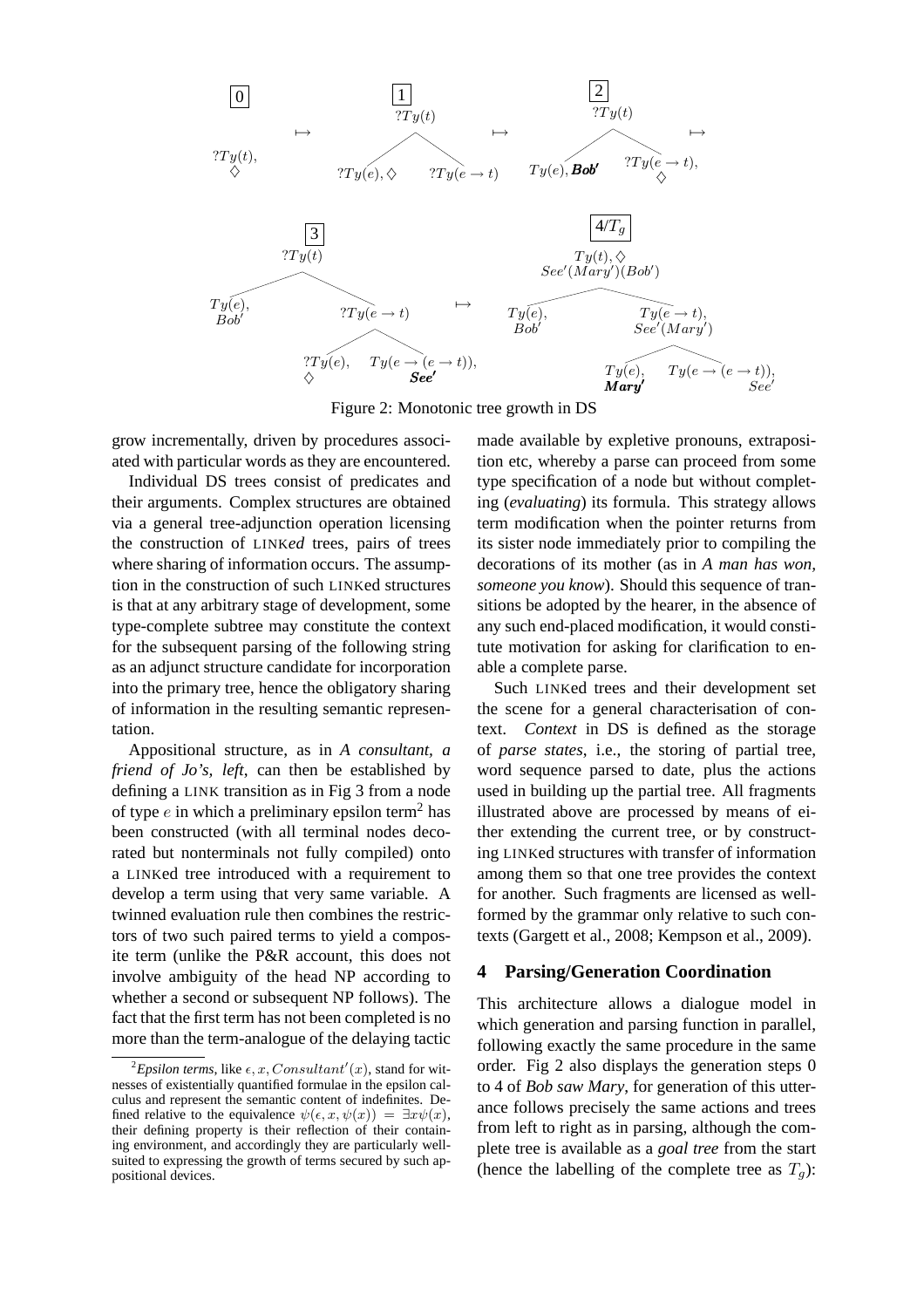Having parsed *a friend of Jo's* in *A consultant, a friend of Jo's, left*:



Figure 3: Apposition in DS

in this case the eventual message is known by the speaker, though of course not by the hearer. What generation involves in addition to parse steps is reference to  $T<sub>q</sub>$  to check whether each intended generation step  $(1, 2, 3, 4)$  is consistent with it. That is, a *subsumption* check is carried out as to whether the current parse tree is monotonically extendible to  $T_a$ . The trees 1-3 are licensed because each of these subsumes  $T_q$  in this sense. Each time then the generator applies a lexical action, it is licensed to produce the word that carries that action only under successful subsumption check: at step 3, for example, the generator processes the lexical action which results in the annotation 'See'', and upon success and subsumption of  $T<sub>q</sub>$  license to generate the word *see* ensues.

For processing split utterances, two more consequences are pertinent. First, there is nothing to prevent speakers initially having only a partial structure to convey, i.e.  $T_q$  may be a *partial* tree: this is unproblematic, as all that is required by the formalism is monotonicity of tree growth, and the subsumption check is equally well defined over partial trees. Second, the goal tree  $T_q$  may change during generation of an utterance, as long as this change involves monotonic extension; and continuations/reformulations/extensions across speakers is straightforwardly modelled in DS by appending a LINKed structure annotated with added material to be conveyed (preserving monotonicity) as in single speaker utterances:

(7) A friend is arriving, with my brother, maybe with a new partner.

Such a model under which the speaker and hearer essentially follow the same sets of actions, each incrementally updating their semantic representations, allows the hearer to mirror the same series of partial trees as the producer, albeit not knowing in advance the content of the unspecified nodes. Furthermore, not only can the same sets of actions be used for both processes, but also a large part of the parsing and generation algorithms is shared. And both parties may engage with partial tree representations. Even the concept of *goal tree*,  $T_a$ , may be shared between speaker and hearer, in so far as the hearer may have richer expectations relative to which the speaker's input is processed, as in the processing of a clarification question. Conversely, the speaker may have only a partial tree as  $T_q$ , relative to which they are seeking clarification.

In general, as no intervening level of syntactic structure over the string is ever computed, the parsing/generation tasks are more economic in terms of representations. Additionally, the topdown architecture in combination with partiality allows the framework to be (strategically) more radically incremental in terms of interleaving planning and production than is possible within other frameworks. And there is evidence that such incrementality increases efficiency (Fernanda and Swets (2002):77).

### **4.1 Split utterances in Dynamic Syntax**

Split utterances follow as an immediate consequence of these assumptions. For dialogues (1)- (4), A reaches a partial tree of what she has uttered through successive updates, while B as the hearer, follows the same updates to reach the same representation of what he has heard: they both apply the same tree-construction mechanism which is none other than their effectively shared grammar<sup>3</sup>. This provides B with the ability at any stage to become the speaker, interrupting to continue A's utterance, repair, ask for clarification, reformulate,

 $3A$  completely identical grammar is, of course, an idealisation but one that is harmless for current purposes.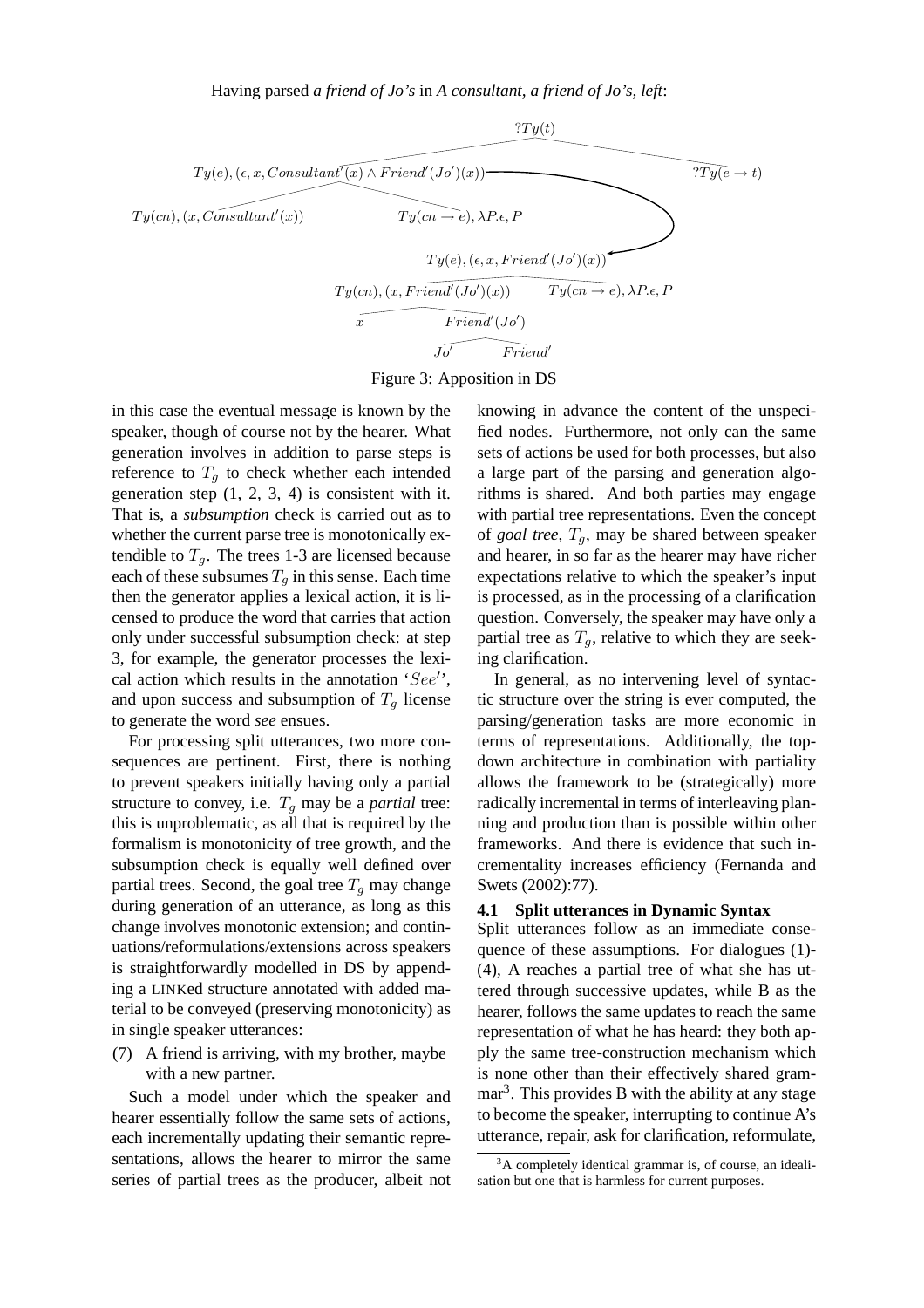or provide a correction, as and when necessary. According to our model of dialogue, repeating or extending a constituent of A's utterance by B is licensed only if B, the hearer now turned speaker, entertains a message to be conveyed (a new  $T_q$ ) that matches or extends in a monotonic fashion the parse tree of what he has heard. This message (tree) may of course be partial, as in (2), where B is adding a clarificational LINKed structure to a still-partially parsed antecedent. Importantly, in DS, both A and B can now re-use the already constructed (partial) parse tree in their immediate context as a point from which to begin parsing and generation, rather than having to rebuild an entirely novel tree or subtree. In this sense, the most recent parse tree constitutes the most immediately available local "antecedent" for fragment resolution, for both speaker and hearer, hence no separate computation or definition of *salience* or speaker intention by the hearer is necessary for fragment construal.

As we saw, the hearer B may respond to what he built up in interpretation, anticipating the verbal completion as in  $(1)-(3)$ . This is facilitated by the general predictivity/goal-directedness of the DS architecture since the parser is always predicting top-down goals (*requirements*) to be achieved in the next steps. Such goals are what drives the search of the lexicon (lexical access) in generation so a hearer who shifts to successful lexicon search before processing the anticipated lexical input provided by the speaker can become the generator and take over. In (3), B is, indeed, using such anticipation as, simultaneously, at least a completion of A's utterance, an acknowledgment of his understanding of the question and of his taking it up, and as a direct form of reply. Any framework that relies on complete determination of the speaker's intention in order to resolve such fragments does not allow for such multiple functionality. Instead, such fragments would have to be characterized as multiply ambiguous requiring the parser to select interpretations among a set of pre-defined options (but cf Ginzburg (forthcmg):Ch 3 for arguments in favour of this approach). Even if predetermination of such options were feasible, such a stance once more increases parsing uncertainty at the choice points so that inferential pragmatic mechanisms (appealing to deciphering speakers' intentions with reference to common ground) have to be invoked to select the appropriate update rules that should or should not apply at this juncture.

### **5 Summary Evaluation**

With grammar mechanisms defined as inducing tree growth and used incrementally in both parsing and generation, the availability of these derivations from within the grammar shows how the core dialogue activities can take place without any other-party representation at all.<sup>4</sup> This then results in a view of communication that is not grounded in recognizing speaker's intentions, hence can be displayed by both young children and adults equally. The two crucial properties are the intrinsic predictivity/goal-directedness in the formulation of the DS, and the fact that both parsing and production can have arbitrary partial goals, so that, in effect, both interlocutors are able to be building structures in tandem. Because of the assumed partiality of goal trees, speakers do not have to be modelled as having fully formed messages to convey at the beginning of the generation task but can instead be viewed as relying on feedback to shape their utterance. As goal trees are expanded incrementally, completions by the other party can be monotonically accommodated even though they might not represent what the speaker would have uttered if not interrupted: as long as what emerges as the eventual joint content is some compatible extension of the original speaker's goal tree, it may be accepted as sufficient for the purposes to hand. Hence "repair" phenomena naturally emerge as "coordination devices" (Clark, 1996), devices exploiting mutually salient contexts for achieving coordination enhancement. And such jointly constructed content through cycles of "miscommunication" and "repair" is more securely coordinated (see e.g. Healey (2008)) and thus can form the basis of what each party considers shared cognitive context.

It might appear that the analysis faces the familiar exponential explosion of interpretations requiring the computation by the hearer of speaker intentions on the basis of common ground, albeit at a sub-propositional level. However, on the incremental processing view developed here, on the one hand, such speaker intentions are not available at the relevant juncture and, on the other hand, speaker intentions might not have even been formed given the partiality of the goal trees. But with feedback able to be provided/accommodated at any (sub-propositional) stage, the potential exponential explosion of interpretations can be kept firmly in check: structurally, such fragmental

<sup>&</sup>lt;sup>4</sup>Note that we are not claiming that they necessarily do.